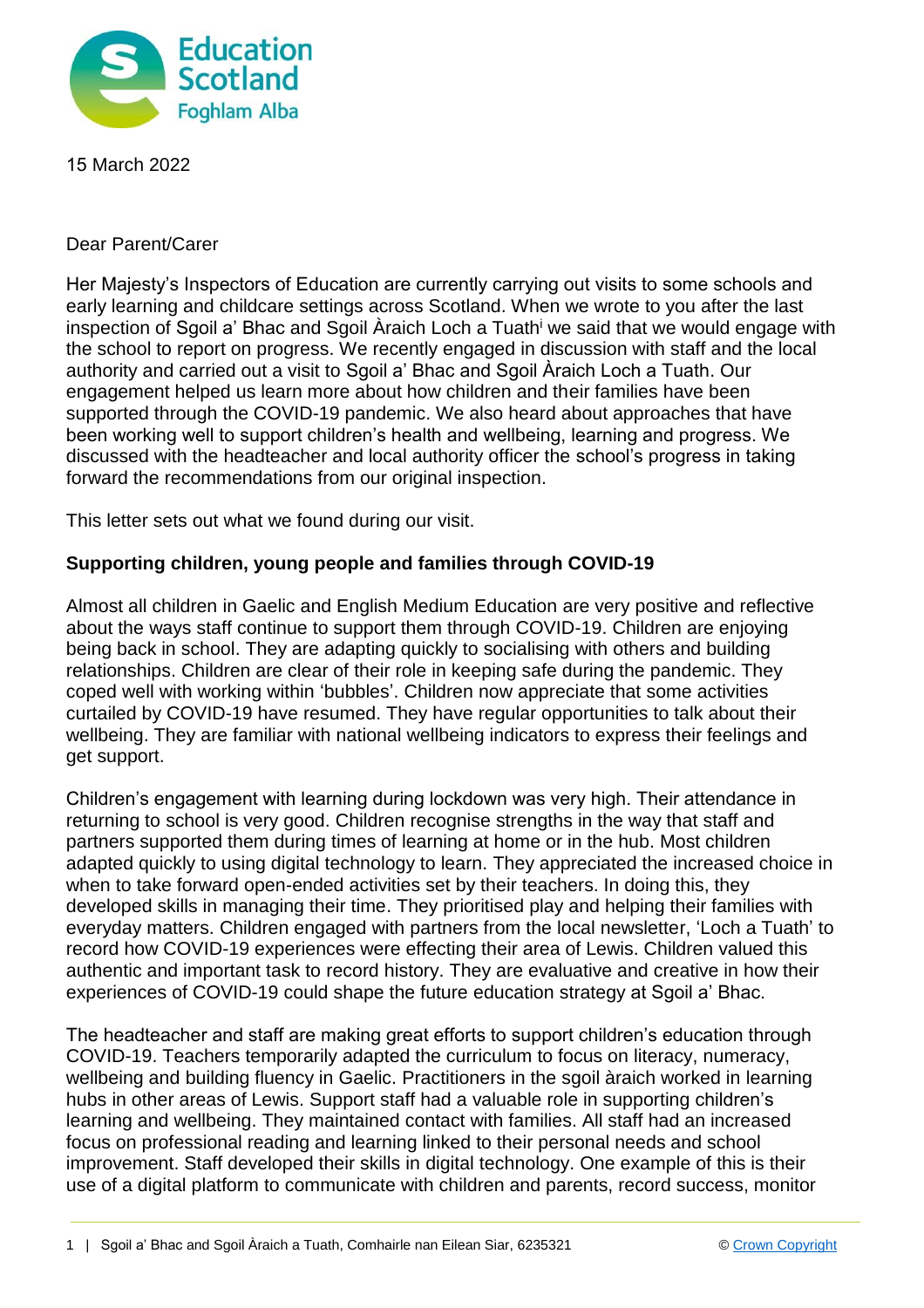

progress and provide pre-recorded messages. This development has been very well received by parents and children.

## **Progress with recommendations from previous inspection**

All staff in Gaelic and English Medium Education have developed as productive leaders of learning, change and improvement. They have shown resilience in coping with COVID-19, whilst driving improvements. The headteacher has managed substantial change successfully and effectively. New members of staff have joined the sgoil àraich. A consultation with parents has resulted in setting up a new playroom provision through the medium of English. The headteacher has provided temporary cover at a neighbouring primary school and sgoil àraich. This was in addition to her substantive post as headteacher at Sgoil a' Bhac. The headteacher feels very well supported and encouraged by officers at Comhairle nan Eilean Siar. Officers have responded quickly with a strategy for applying guidance for COVID-19.

The headteacher and staff have made clear progress towards addressing recommendations from the previous inspection. They have realistically paused a few improvement priorities due to COVID-19 and commenced other projects. The headteacher has introduced online questionnaires to seek views on what is going well and what needs to improve. She skilfully incorporates questions on the school's context for Gaelic. Staff like how they can respond to the questionnaire individually, and review collective responses, before prioritising projects for improvement. The need to work in 'bubbles' has impacted on staff's plans to visit and review each other's practice.

Comhairle nan Eilean Siar based a childcare manager in the sgoil àraich to set up a strategy for improvement. She has inducted new staff effectively and provided direction for setting up a new playroom through the medium of English. She is also advising on children being sufficiently fluent in Gaelic by the end of the total immersion phase.

In both playrooms, practitioners are reviewing their practice to achieve high standards and more learning in nature. In the playroom for English Medium Education, practitioners are sensitive to the needs of individual children by giving them space to be with another adult on a one-to-one basis as required. Practitioners promote equity and inclusion of Gaelic by planning for children to learn Gaelic as an additional language. Children are confident in their use of some Gaelic in play and routines led by adults.

In the playroom for total immersion through Gaelic, the headteacher has successfully recruited fluent speakers of Gaelic. Practitioners engage well with small groups of children in total immersion play. They provide commentaries in Gaelic and ask questions so children are more actively thinking about their learning. Children have established routines where they show their understanding and use of Gaelic. They can talk about their feelings, the days of the week and stories that are being read to them. Children develop decision-making skills in adult-led activities by choosing songs to sing. Often, they are using the titles of songs in Gaelic to state their preferences. All practitioners should continue to plan high-quality learning for Gaelic and English Medium Education.

At the primary stages, staff have adapted the curriculum to address children's learning needs as a result of COVID-19. The headteacher has created a very useful one-stop approach to monitoring children's progress. She should continue to use this data to plan interventions and